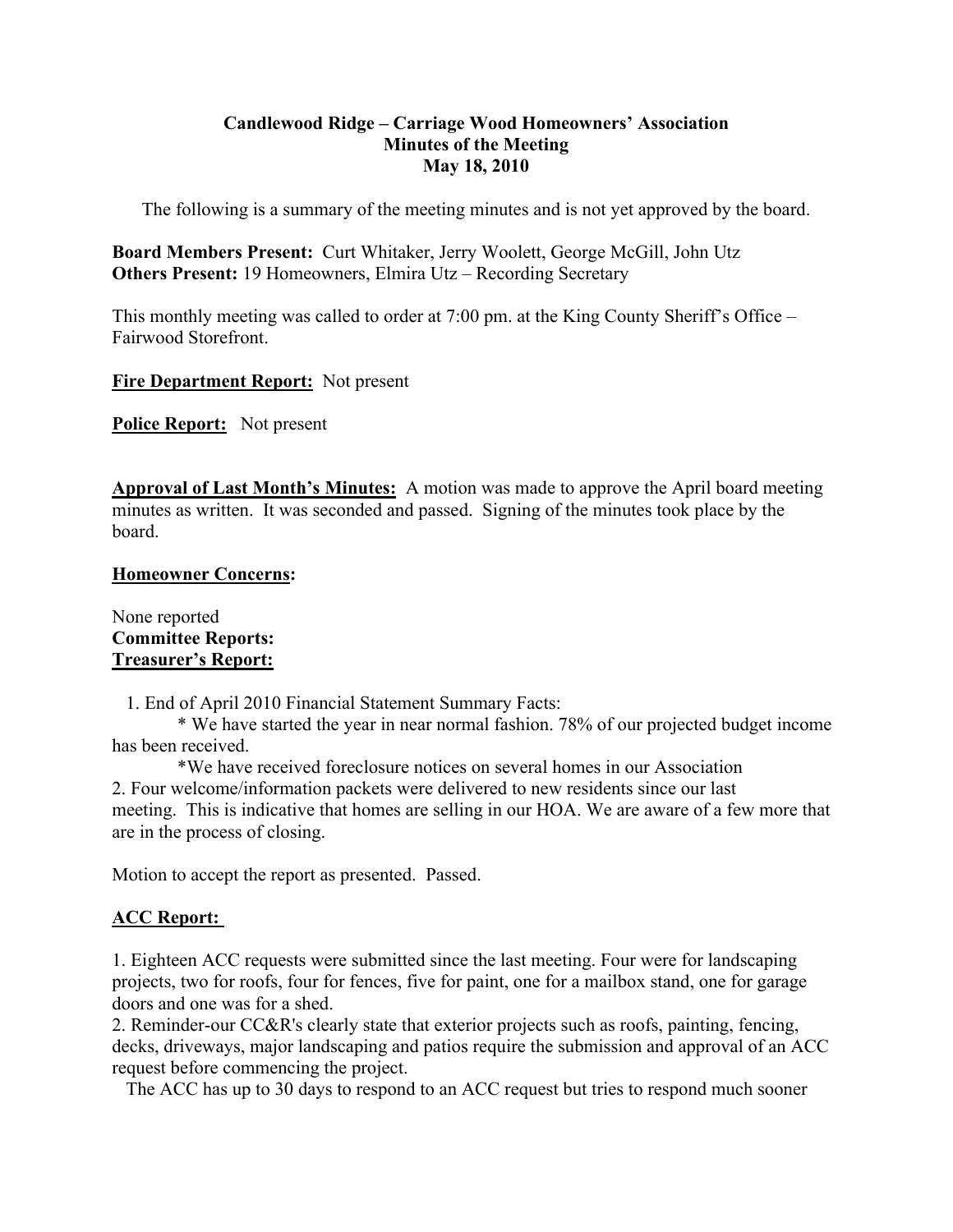than that. It is recommended that if a response to an ACC request has not been received within two weeks, the homeowner should contact the ACC Chairman via email at

architecture@crcwhoa.org or by leaving a voice message at  $425-738-8611$ . For emergency type repairs notify the ACC Chairman as indicated above and mention that it is an emergency type situation. Please do not contact the ACC chairman via a home phone number.

3. Please remember we do not accept ACC request forms via email. Please mail them to CR/CW HOA, PO Box 58397, Renton, WA 98058.

# **Common Areas Maintenance Report:**

1: Reminder to all Homeowners – It is our responsibility (Not King County's) to keep the Street drains clear. Please clear the debris and leaves from the drains by your house and at the ends of your street.

2: We continue to have branches fall onto the paths at CR Park. Please contact me at commonareas@crcwhoa.org or call 425-738-8611 and leave a message if you notice any trees or branches at either park or any of the Common areas or entrances.

3: The big windstorm from 2 weeks ago did some damage. We had a 65 ft fir tree fall in a HO's yard in CW next to the Park. It caught the gutter on the corner of the house and ripped part of it off and destroyed the roof of a building enclosing his hotub. This tree did not look deseased and was not tagged by the arborist. Please inform us if you think a tree looks like it could fall or is dead and we will have it inspected.

4: I will be contacting Soos Creek W & S to have our water turned on at the parks and CR Entrance. I will also coordinate with Canber on times for the sprinklers.

5: Please keep a watch for suspicious Activity and call 911 – we have a case Number to report any after hour or unruly activity in the Parks #09-179682.

 Reminder: Our parks are private parks which exist for the use and enjoyment of HOA residents, their families and guests. They are not public parks. Our park Usage rules apply to everyone. Following arc some of the rules that have been established to maximize safety, and minimize liability and maintenance cost:

A. Park Hours: 9:00 am to dusk.

 B. No Smoking, alcohol, drugs, loud music, golfing, motorized vehicles or Fireworks are allowed.

 C. Animals must be leashed and owners are responsible for cleaning up after their animals.

# **Complaints Negotiations Report:**

- 1. There are currently 17 open active complaints
	- a. 5 are in the fines stage
	- b. 10 have received their 1st non-compliance letter
	- c. 2 have received their 2nd certified non-compliance letters
	- d. Three of our active complaints have been turned over to our attorney.
- 2. Three non-compliance issues were closed since the last meeting.
- 3. Spring is here and many of the new complaints we are receiving deal with dead and mossy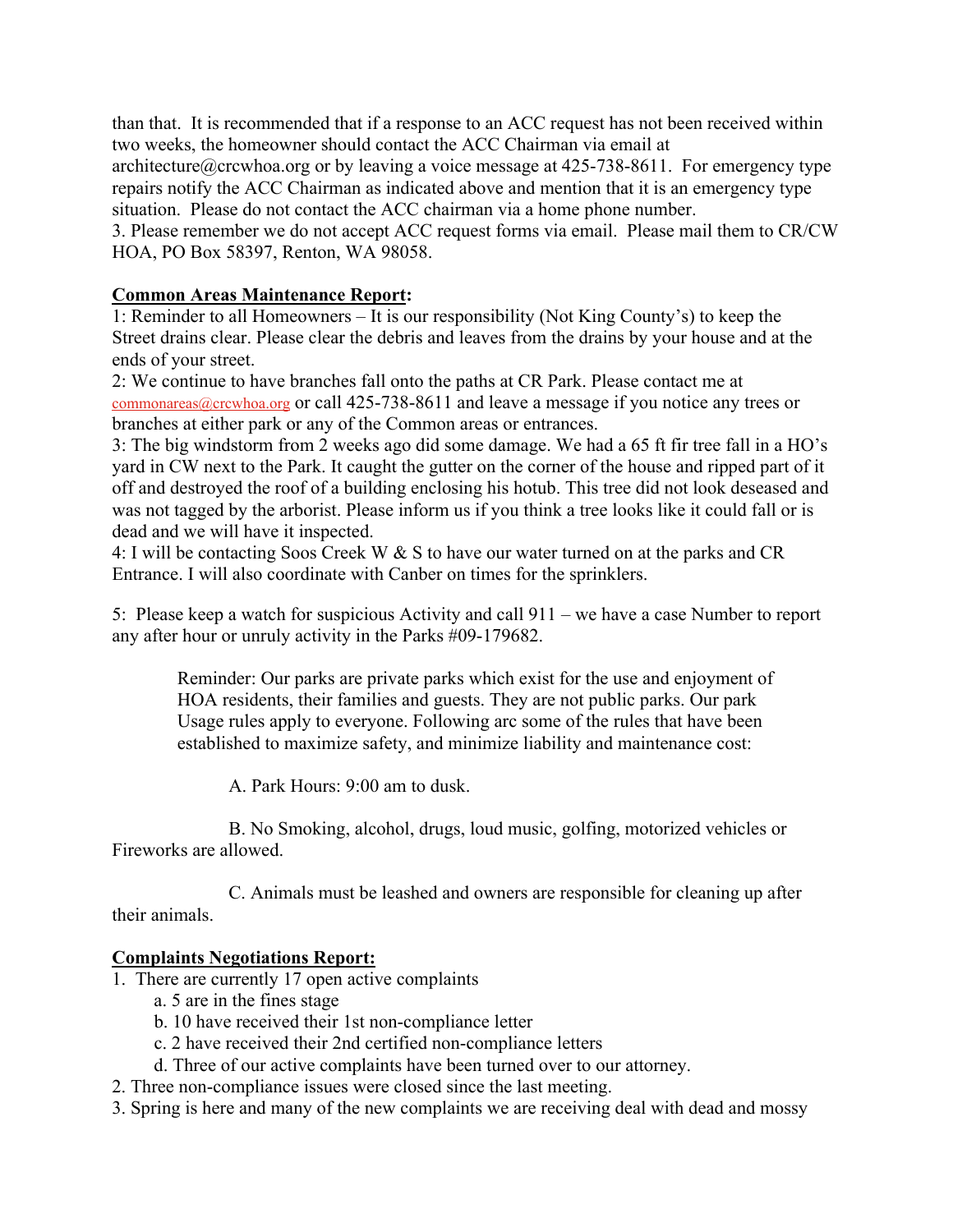lawns and weeds in flower beds

#### Reminder:

**All complaints must be submitted in writing and signed by the author.** We do not typically react to anonymous complaints submitted by letter, email or phone. The Board approved in May of 2004 a policy which established a set of guidelines for the handling of non-compliance issues which have been followed to the best of its ability since. Among other things it requires the Compliant Committee to issue at least three non-compliance letters for first time offending owners/members before fines can commence and/or the problem can be turned over to our attorney. This process generally takes a minimum of 70 days. Our Rules and Regulations also provide for an appeal process, whereby homeowners may discuss the non-compliance issue and possible fines. Once a non-compliance issue has been resolved, it is not considered as a repeat type offense after a year has passed and all records of the issue are to be expunged within 18 months of its resolution.

Motion to accept report as written. Passed.

# **Capital Improvement Committee:**

1: Nothing new to report.

2: Let us know of any other suggestions for Capital Improvements.

#### **Legal and Insurance Report:**

Still no settlement with the Lowery's regarding legal fees. The Insurance company reports that there has been no response from the Lowery's regarding their settlement offer to the Lowery's. Group of Homeowners interested in calling a special meeting to amend the bylaws and replace board members turned in a group of signed requests from homeowners for such a meeting.

# **Rental Home / Change of Address Committee**

Changes of Address and Rentals

 Reminder – When HOA correspondence needs to be delivered to an address other than the HOA street address, your HOA needs to be notified in writing of the correct address to send the correspondence. This applies to absentee homeowners who are renting or leasing their homes, homes that are vacant, and homeowners who choose to receive their correspondence at a PO Box or alternate address. In addition homeowners who are renting or leasing are required to comply the provisions of the Leasing/Rental of Homes/Tenants Rules and Regulations.

#### **Old Business:**

Garage sale this coming weekend-notices have been placed on Craig's List and the HOA website. Recycling/Dumpster service event has been pushed out till perhaps the end of the Summer. Suggestion made by homeowner to bring in a shredder as well.

#### **New Business:**

Creation of a HO email list is being explored.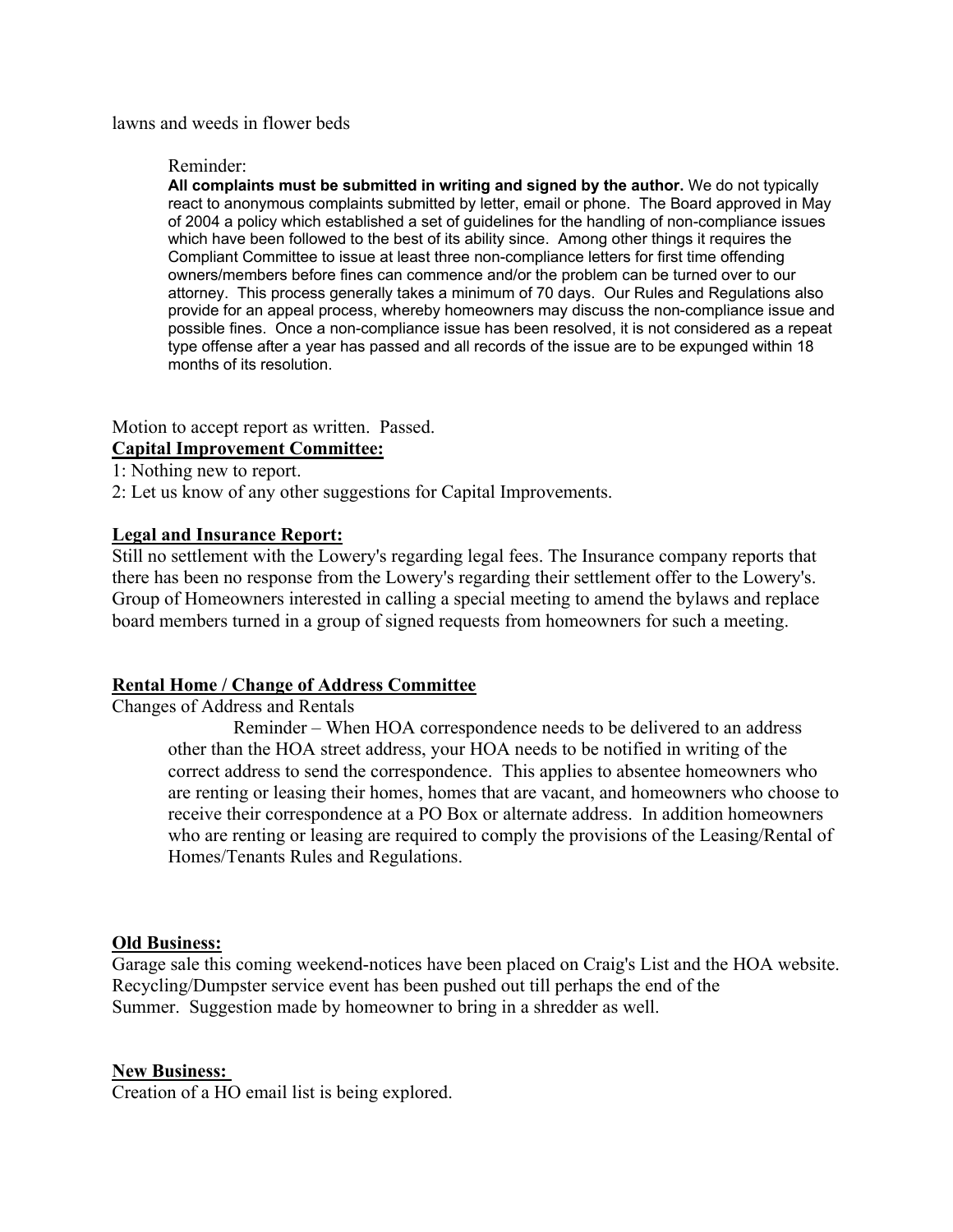**Welcoming Committee** – If you are new to the neighborhood and would like an HOA information packet, call the HOA phone number at 425-738-8611 and leave a voice message or send an email request to HYPERLINK "mailto:info@crcwhoa.org"info@crcwhoa.org.

**Special Topics:** Visit our Website and contact the HOA via Email at: Web – HYPERLINK "http://www.crcwhoa.org/"www.crcwhoa.org

Email – HYPERLINK "mailto:info@crcwhoa.org"info@crcwhoa.org

A motion was made to adjourn the meeting at 8:45 pm.

# **Next Board Meetings:**

May  $18<sup>th</sup>$ June  $15<sup>th</sup>$ July  $20<sup>th</sup>$ 

Meetings are usually held at **7:00 pm.** at the Sheriff's Office, Albertson's Shopping Center. All Homeowners are welcome to attend.

# **Candlewood Ridge / Carriage Wood Announcements & Reminders**

**\*ACC Requests** - The HOA CC&Rs and Rules and Regulations documents clearly state that exterior projects such as roofs, painting, fencing, decks and patios require the submission and approval of an ACC request before commencing the project. The ACC has up to 30 days to respond to an ACC request but tries to respond much sooner. It is recommended that if a response to an ACC request has not been received within two weeks, the homeowner contact the ACC Chairperson via email at HYPERLINK

"mailto:architecture@crcwhoa.org"architecture@crcwhoa.org or by leaving a voice message at 425-227-4227. ACC request forms can be found in the Fairwood Flyer or on the HOA website at HYPERLINK "http://www.crcwhoa.org/"www.crcwhoa.org. *Please do not contact the ACC Chairperson via a home phone number.*

**\*Carriage Wood and Candlewood Ridge Parks** – A policy has been established to maximum safety, minimize liability and maintenance costs, while allowing homeowners of the association to enjoy our parks. Rules to accomplish this include:

Park hours: 9:00 am until dusk

No smoking, alcohol, drugs, loud music, golf, motorized vehicles or fireworks are allowed

Animals must be leashed and owners are responsible for cleaning up after their animals

Please report suspicious activity in the parks by calling 911. Reference case number 09-179682 when calling.